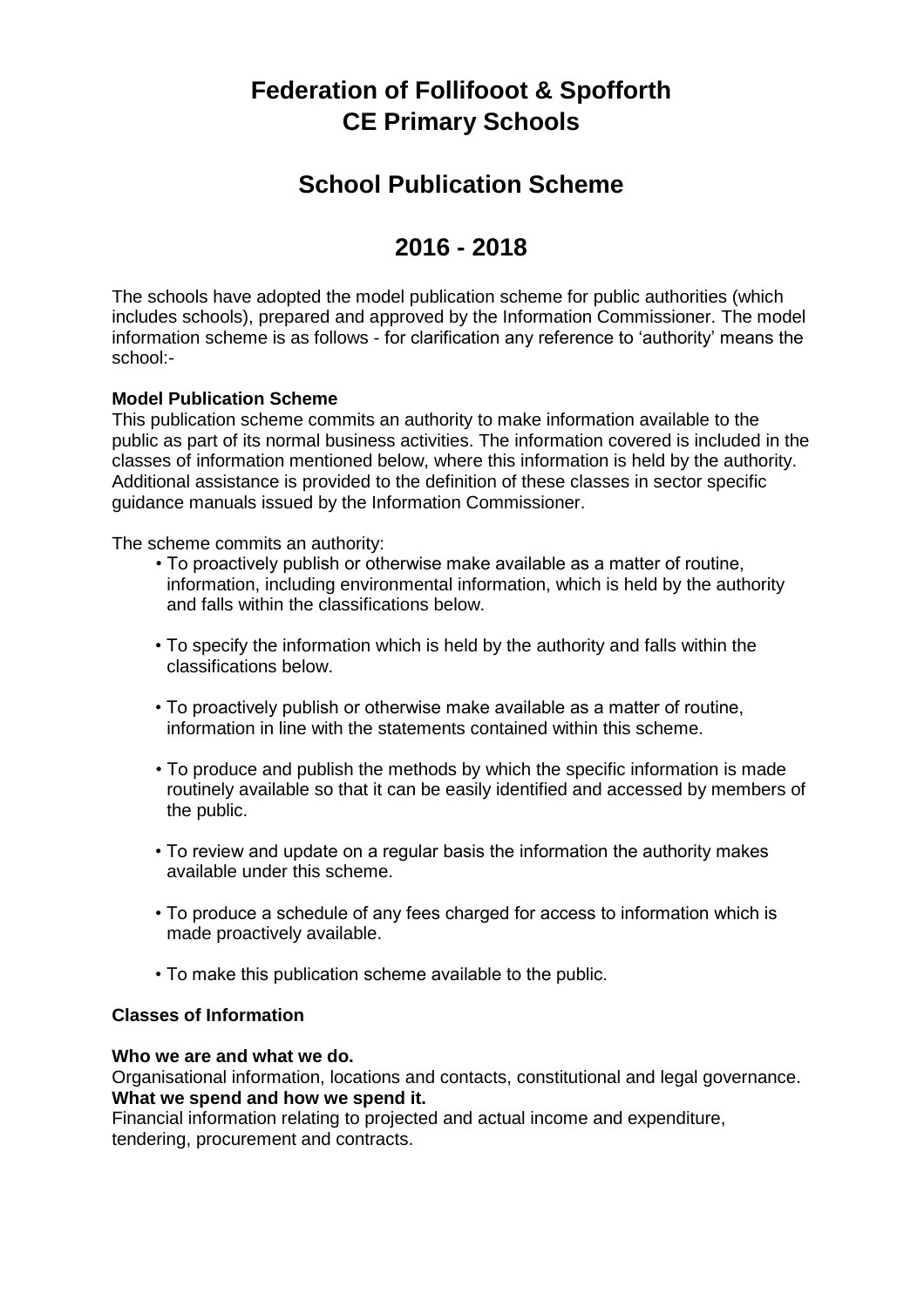# **Federation of Follifooot & Spofforth CE Primary Schools**

## **School Publication Scheme**

## **2016 - 2018**

#### **What our priorities are and how we are doing.**

Strategy and performance information, plans, assessments, inspections and reviews.

#### **How we make decisions.**

Policy proposals and decisions. Decision making processes, internal criteria and procedures, consultations.

#### **Our policies and procedures.**

Current written protocols for delivering our functions and responsibilities.

#### **Lists and Registers.**

Information held in registers required by law and other lists and registers relating to the functions of the authority.

#### **The Services we Offer.**

Advice and guidance, booklets and leaflets, transactions and media releases. A description of the services offered.

The classes of information will not generally include:

- Information the disclosure of which is prevented by law, or exempt under the Freedom of Information Act, or is otherwise properly considered to be protected from disclosure.
- Information in draft form.
- Information that is no longer readily available as it is contained in files that have been placed in archive storage, or is difficult to access for similar reasons.

#### **The method by which information published under this scheme will be made available**

The authority will indicate clearly to the public what information is covered by this scheme and how it can be obtained.

Where it is within the capability of a public authority, information will be provided on a website. Where it is impracticable to make information available on a website or when an individual does not wish to access the information by the website, a public authority will indicate how information can be obtained by other means and provide it by those means.

In exceptional circumstances some information may be available only by viewing in person. Where this manner is specified, contact details will be provided. An appointment to view the information will be arranged within a reasonable timescale.